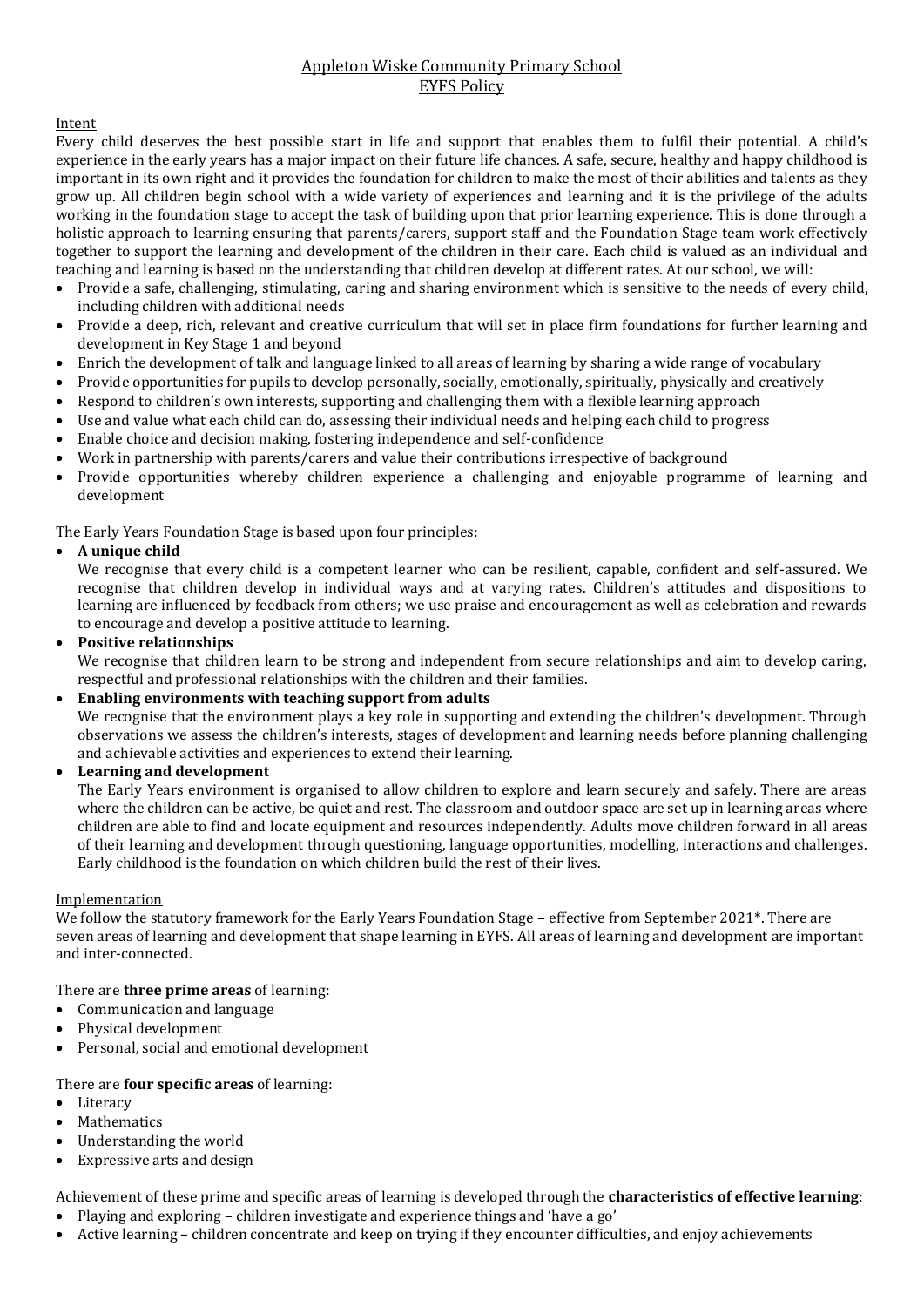Creating and thinking critically – children have and develop their own ideas, make links between ideas and develop strategies for doing things

We strive to develop these key characteristics in order to give our pupils the skills that they will continue to draw upon throughout their development. We get to know our families and pupils well and use their interests and knowledge to support and inspire their understanding of themselves and their emotions, our local community and beyond. Our learning environments, both inside and outside, are adapted to meet the different and developing needs of our pupils. There is a combination of adult supported and child led activities throughout the day, and we are guided by our pupils and their needs. Whilst our curriculum is planned and sequenced, we are flexible and adaptable in order to respond to our pupils' developmental needs. We provide our pupils with a safe, stimulating environment that allows them to discover, be challenged, consolidate their learning and achieve their very best whilst development resilience, independence and emotional security. Effective learning builds on and extends what children know and can already do. Our planning shows how the principles of the EYFS are put into practice and is always informed by observations we have made of the children, in order to understand and consider their current interests, development and learning needs. All members of staff who work in the Foundation Stage are involved in this process. Planning within EYFS is based around the children's interests and school themes. These plans are used by the EYFS team as a guide for weekly planning and may be altered in response to the needs of the children. To support planning, we share ideas from the non-statutory guidance for Reception children in Development Matters alongside our own expertise and knowledge specific to our own children.

### Assessment:

Assessment plays an important part in informing us about our pupils' progress so that we understand their needs and can plan activities with the necessary support. Throughout the year, pupils are assessed formally and informally in order to monitor their strengths and emerging learning and development needs and interests. We make regular assessments of pupils' learning and we use this information to ensure that future planning reflects identified needs. Assessment in EYFS takes the form of recorded observations (through the use of 'Evidence Me') and this involves the teacher and other adults as appropriate. These observations are used to inform future planning. In our interactions with children, we respond to day-to-day observations about their progress and observations that parents and carers share. During the summer term in Reception, the Early Years Foundation Stage Profile is completed and each child's level of development is assessed against 17 Early Learning Goals. We evaluate whether children are meeting expected levels of development or not yet reaching expected levels of development (emerging). The EYFS Profile provides a well-rounded picture of each child's knowledge, understanding and abilities, their attainment against expected levels, and their readiness for Year 1. At the end of the EYFS year, we report to parents on their children's achievements in Characteristics of Effective Learning as well as the Early Learning Goals.

The statutory Reception Baseline Assessment is administered in the first six weeks of the Reception year and this assesses pupils' early mathematics, literacy, communication and language. The sole purpose of the RBA is for comparison with Key Stage 2 outcomes 7 years later and is not used by the school for any other reason.

### Intimate Care

Intimate care is any care which involves washing, touching or carrying out an invasive procedure that most children are able to carry out themselves. However, depending on a child's age and stage of development, they may need some support, for example dressing, wiping after using the toilet and changing underwear following an accident. Every child has the right to privacy, dignity and a professional approach from all staff when meeting their needs and it is important that staff work in partnership with parents to give the right support to an individual child.

### Home and School Links

We recognise that parents and carers are a child's first and most enduring educators and we aim for the school and parents/carers to work closely together. This can have a very positive impact on a child's development but relies on a twoway flow of information and knowledge. We develop this working relationship between home and school as follows:

- During the Summer Term, prior to starting school the following September, children visit school for morning sessions and lunches in order to familiarise themselves with both the staff and the foundation stage environment. Throughout the year, teachers visit the preschool setting in Appleton Wiske as part of the transition process. Pre-school and school also organise additional activity sessions together. A meeting for the parents/carers of new starters takes place in the summer term.
- We host two formal parent consultations and provide two written reports. The first parent consultation establishes how a child is settling into the school environment. The summer term report includes formal end of year results.
- We share 'learning journeys' where a child's learning experiences are recorded. These form an integral part of speaking and listening and development of language as the children share these with their peers, answering questions about activities from home.
- We operate an open door policy that allows parents/carers to discuss concerns and developments in an informal manner. If staff have concerns about the progress of a child, they will approach parents/carers to discuss them.
- We provide information sessions for parents and carers to enable them to be familiar with the teaching methods used in school in order to make it easier to emulate them at home.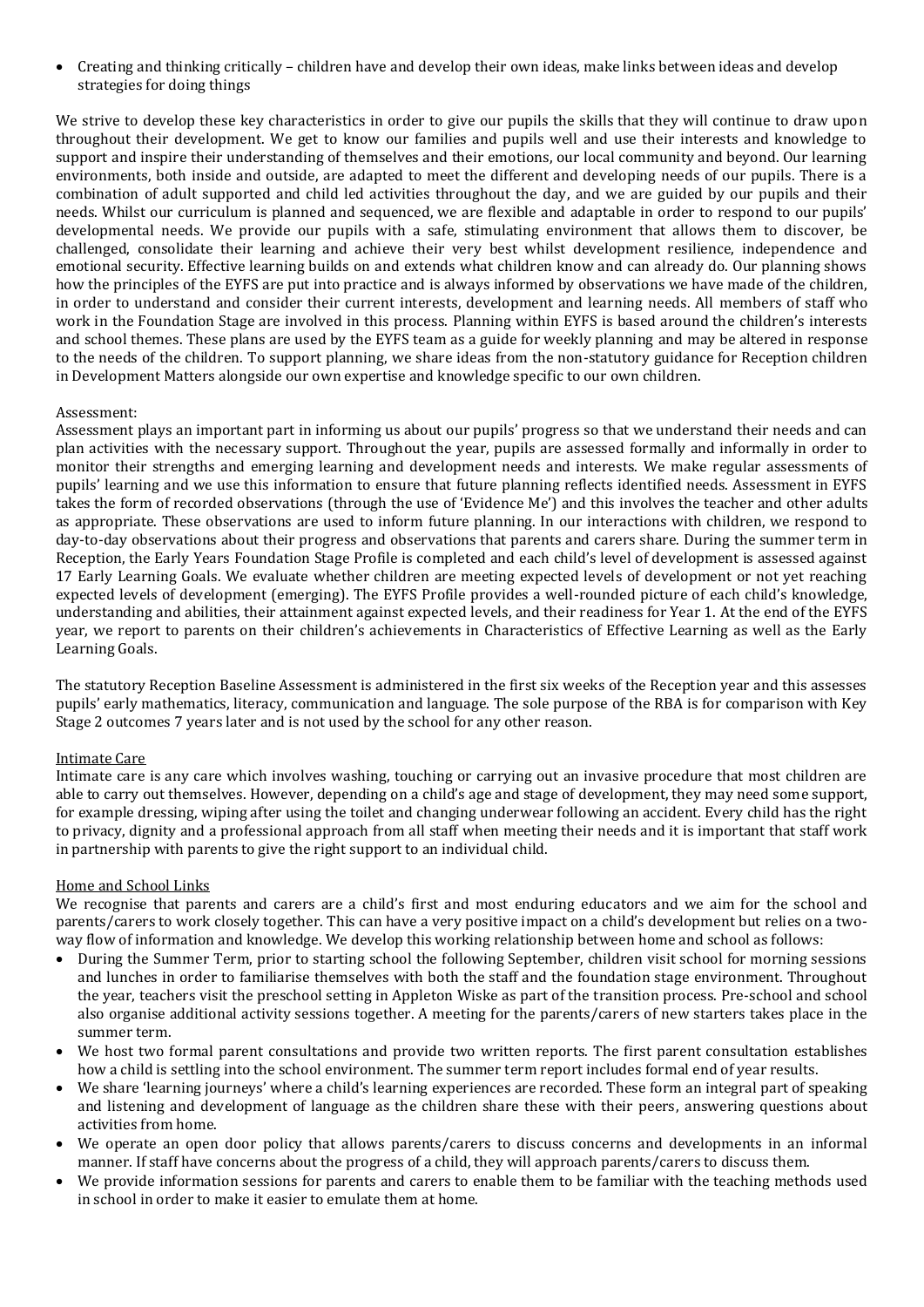### Impact

Our EYFS curriculum is deep, rich and sufficiently challenging. The content, sequencing and progression of the curriculum are carefully considered and appropriate to the needs of our pupils. As a result, pupils are happy, motivated and keen to participate in their learning. They learn effectively through playing and exploring, learning through doing and thinking creatively. Pupils access all areas of the learning environment (indoors and outdoors) which enhances their development. They develop knowledge and skills across the seven areas of learning in an age-appropriate way. Our EYFS curriculum provides pupils for Key Stage 1 and beyond.

\*Recent reforms of the statutory framework for the Early Years Foundation Stage

The Early Years Foundation Stage (EYFS) has been reformed and there is a new EYFS framework that all schools and settings are required to follow from September 2021. These national changes have been made to better support all pupils' learning and development. It is also the aim that the new framework will better prepare pupils for the transition into Key Stage 1. There are some elements of the EYFS that have not significantly changed and some that have. Below are some of the key points from the new EYFS reforms that include relevant changes:

- Early Years staff will be spending less time on large amounts of written observations and assessments for evidence collection. This means they can spend more time supporting and engaging with the children and their learning and development needs.
- Pupils will no longer be assessed against statements from an age band category. Instead, staff will use their experience and knowledge to monitor if a child's learning and development is on track for their age.
- The early learning goals at the end of reception have been changed to become more clear and easier to understand. Staff will use their judgements to assess if the children have met these goals at the end of the EYFS and inform parents/carers.
- There is an emphasis on improving pupils' language and vocabulary through increasing opportunities for conversations, reading of a wide range of books and holding discussions around activities in other areas of learning.
- EYFS Literacy and mathematics knowledge has been adapted to better match up with the National Curriculum that starts in Year 1.
- There is no longer an exceeding judgement at the end of Reception. Pupils will instead be challenged to have a greater depth and understanding of ideas.
- Safeguarding and welfare of pupils is still of upmost priority, with a greater emphasis on the importance of good oral health and how to keep teeth clean and healthy.

Revised: January 2022 Review date: January 2023